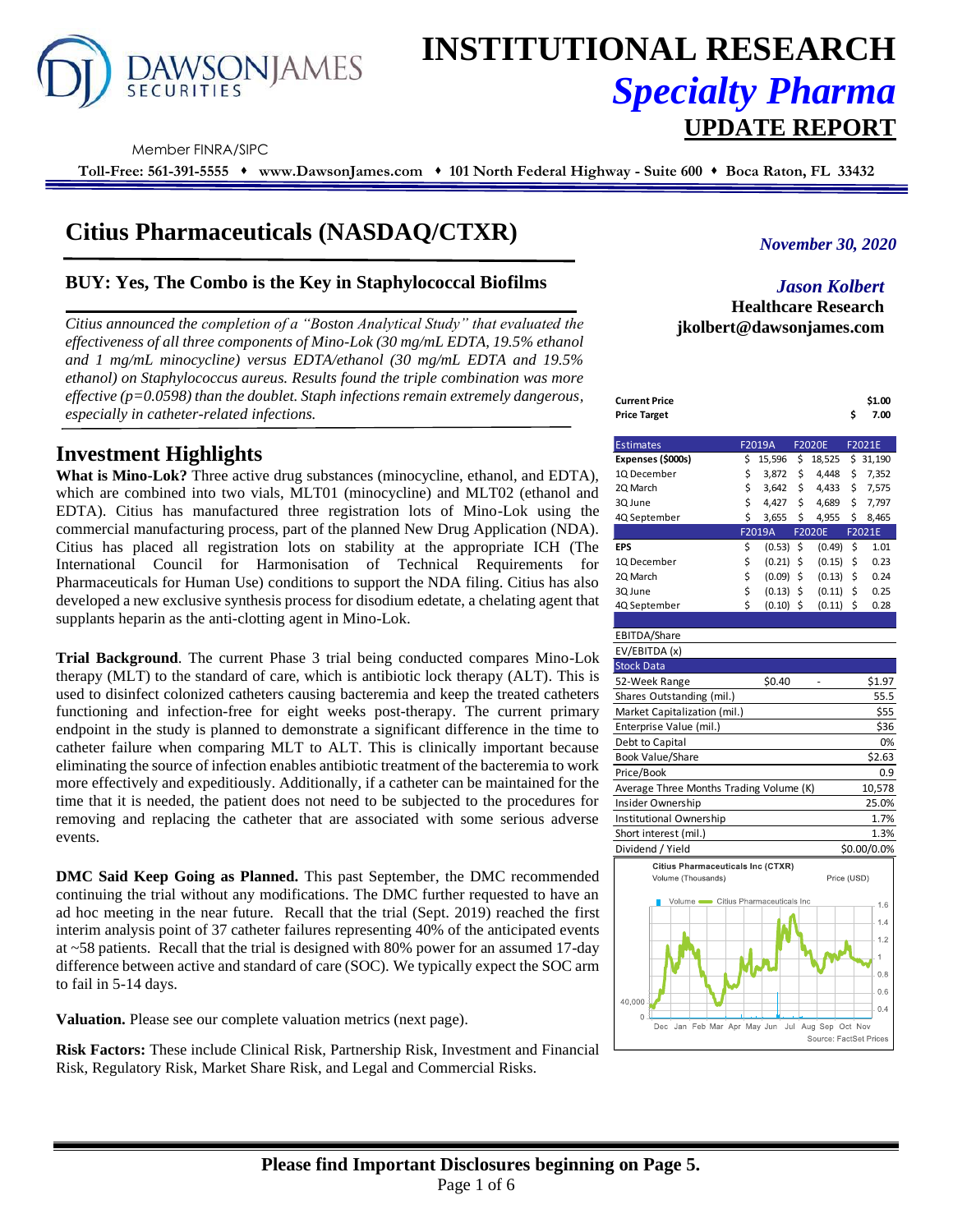

**Valuation.** Our valuation is based on our therapeutic models and associated assumptions projected to 2028. Our model assumes multiple financial raises, and as such, our share count is based on a fully diluted out year basis. The lead product, Mini-Lok, is now in a Phase 3 trial. We conservatively assume just 50% probability of success in our models. On top of this, we also use a 30% risk rate in our free cash flow to the firm (FCFF), our discounted EPS (dEPS) and sum-of-the-parts (SOP) models. We equal weight and average these metrics and then round to the nearest whole number to derive our \$7.00 price target.

# **Exhibit 1. FCFF Model**

| Average \$      |      |
|-----------------|------|
|                 |      |
| Price Target \$ | 9.00 |
| Year            |      |

| Price Target \$<br>9.00<br>2020<br>Year |                          |           |        |                          |                          |         |         |         |         |         |
|-----------------------------------------|--------------------------|-----------|--------|--------------------------|--------------------------|---------|---------|---------|---------|---------|
| DCF Valuation Using FCF (mln):          |                          |           |        |                          |                          |         |         |         |         |         |
| units ('000 - Cnd\$)                    | 2019A                    | 2020E     | 2021E  | 2022E                    | 2023E                    | 2024E   | 2025E   | 2026E   | 2027E   | 2028E   |
| EBIT (Earnings before income tax)       | (15, 560)                | (18, 525) | 50,452 | 117,459                  | 155,929                  | 195,898 | 237,411 | 280,513 | 325,253 | 371,677 |
| Tax Rate                                | 0%                       | 0%        | 5%     | 10%                      | 15%                      | 20%     | 25%     | 30%     | 35%     | 38%     |
| EBIT(1-t) Earnings afer income tax      | (15, 560)                | (18, 525) | 47,930 | 105,713                  | 132,540                  | 156,718 | 178,058 | 196,359 | 211,414 | 230,440 |
| CapEx (equipment)                       |                          | (2)       | ٠      | $\overline{\phantom{a}}$ | ٠                        | ٠       |         |         |         |         |
| Depreciation                            | $\overline{\phantom{a}}$ | 429       | ٠      | $\overline{\phantom{a}}$ | $\overline{\phantom{a}}$ | ٠       |         |         |         |         |
| Change in NWC                           |                          |           |        |                          |                          |         |         |         |         |         |
| <b>FCF</b>                              | (15, 560)                | (18,098)  | 47,930 | 105,713                  | 132,540                  | 156,718 | 178,058 | 196,359 | 211,414 | 230,440 |
| PV of FCF                               | (20, 228)                | (18,098)  | 36,869 | 62,552                   | 60,328                   | 54,871  | 47,956  | 40,681  | 33,692  | 28,249  |
| Discount Rate                           | 30%                      |           |        |                          |                          |         |         |         |         |         |
| Long Term Growth Rate                   | 1%                       |           |        |                          |                          |         |         |         |         |         |
| <b>Terminal Cash Flow</b>               | 802,566                  |           |        |                          |                          |         |         |         |         |         |
| Terminal Value YE2023                   | 98,386                   |           |        |                          |                          |         |         |         |         |         |
| <b>NPV</b>                              | 425,260                  |           |        |                          |                          |         |         |         |         |         |
| NPV-Debt                                |                          |           |        |                          |                          |         |         |         |         |         |
| Shares out ('000)                       | 48,739                   | 2028E     |        |                          |                          |         |         |         |         |         |
| NPV Per Share                           | 8.73<br>\$               |           |        |                          |                          |         |         |         |         |         |

*Source: Dawson James estimates*

#### **Exhibit 2. Discounted EPS Model**

| <b>Current Year</b>      |    | 2020 |
|--------------------------|----|------|
| Year of EPS              |    | 2028 |
| <b>Earnings Multiple</b> |    | 10   |
|                          |    |      |
| <b>Discount Factor</b>   |    | 30%  |
| <b>Selected Year EPS</b> | \$ | 4.72 |
| <b>NPV</b>               | S. | 5.79 |

| Current Year<br>Year of EPS |    | 2020<br>2028    |          |                 |          | Discount Rate and Earnings Multiple Varies, Year is Constant | 2028 EPS |         |                 |       |
|-----------------------------|----|-----------------|----------|-----------------|----------|--------------------------------------------------------------|----------|---------|-----------------|-------|
| Earnings Multiple           |    | 10 <sup>1</sup> |          | 5.79            | 5%       | 10%                                                          | 15%      | 20%     | 25%             | 30%   |
|                             |    |                 | Earnings |                 |          |                                                              |          |         |                 |       |
| Discount Factor             |    | 30%             | Multiple |                 | \$15.99  | \$11.02                                                      | \$7.72   | \$5.49  | $$3.96$ \$      | 2.90  |
| Selected Year EPS           | \$ | 4.72            |          | 10 <sup>1</sup> | \$31.98  | \$22.04                                                      | \$15.44  | \$10.99 | \$7.93\$        | 5.79  |
| <b>NPV</b>                  | S. | 5.79            |          | 15              | \$47.97  | \$33.06                                                      | \$23.17  | \$16.48 | \$11.89 \$      | 8.69  |
|                             |    |                 |          | 20              | \$63.96  | \$44.08                                                      | \$30.89  | \$21.98 | $$15.85$ \$     | 11.58 |
|                             |    |                 |          | 25              | \$79.95  | \$55.10                                                      | \$38.61  | \$27.47 | $$19.82$ \$     | 14.48 |
|                             |    |                 |          | 30 <sup>1</sup> | \$95.93  | \$66.12                                                      | \$46.33  | \$32.96 | $$23.78$ \$     | 17.38 |
|                             |    |                 |          | 35              | \$111.92 | \$77.14                                                      | \$54.06  | \$38.46 | \$27.74<br>- S  | 20.27 |
|                             |    |                 |          | 40              | \$127.91 | \$88.16                                                      | \$61.78  | \$43.95 | \$31.71<br>- \$ | 23.17 |

# **Exhibit 3. Sum of the Parts Model**

|                                          |       | Source: Dawson James estimates |              |           |                 |          |
|------------------------------------------|-------|--------------------------------|--------------|-----------|-----------------|----------|
| <b>Exhibit 3. Sum of the Parts Model</b> |       |                                |              |           |                 |          |
|                                          | LT Gr | Discount Rate                  | Yrs, to Peak | % Success | Peak Sales MM's | Term Val |
| MiniLok LT & ST CVC U.S.                 | $1\%$ | 30%                            | 4            | 70%       | \$469           | \$1,618  |
|                                          |       |                                |              |           |                 | \$5.70   |
| MiniLok LT & ST CVC E.U.                 | $1\%$ | 30%                            | 6            | 80%       | \$0             | \$0      |
|                                          |       |                                |              |           |                 | \$0.00   |
| MiniLok LT & ST CVC China                | $1\%$ | 30%                            | 7            | 80%       | \$0             | \$0      |
|                                          |       |                                |              |           |                 | \$0.00   |
| Hydro-Lido                               | $1\%$ | 30%                            | 5            | 0%        | \$0             | \$0      |
| <b>Pre-Clinical Pipeline</b>             |       |                                |              |           |                 | \$0.00   |
| Net Margin                               |       |                                |              |           |                 | 70%      |
| <b>MM Shrs OS</b>                        |       |                                |              |           |                 | 49       |
| <b>Total</b>                             |       |                                |              |           |                 | \$5.70   |

*Source: Dawson James estimates*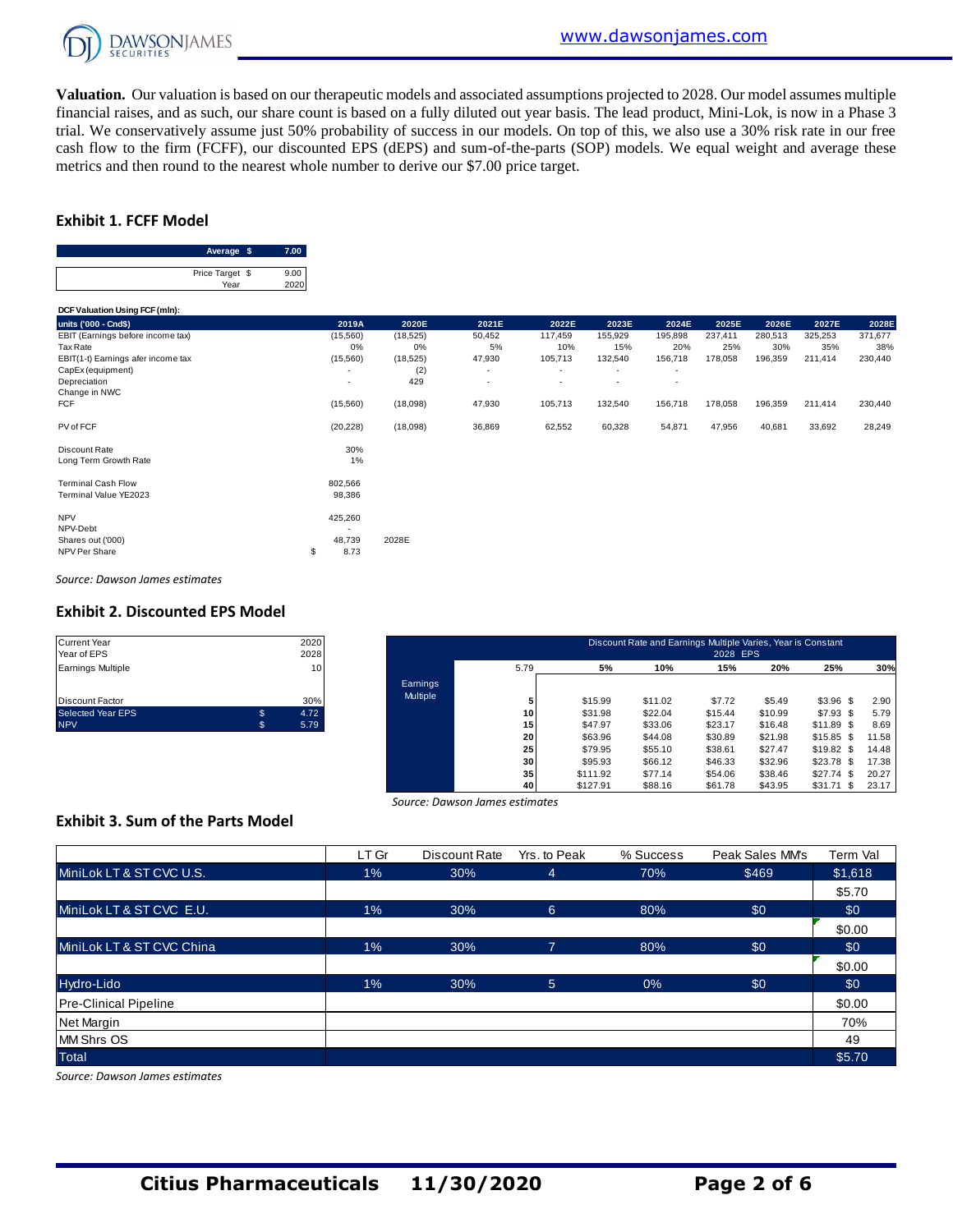

# **Exhibit 4. Income Statement**

| Citius Pharmaceuticals: Income Statement (\$000)           |           |                |           |                          |                          |                |                |                          |                          |         |         |         |         |         |         |         |
|------------------------------------------------------------|-----------|----------------|-----------|--------------------------|--------------------------|----------------|----------------|--------------------------|--------------------------|---------|---------|---------|---------|---------|---------|---------|
| YE Sept.                                                   | 2017A     | 2018A          | 2019A     | 1Q20A                    | 2Q20A                    | 3Q20A          | 4Q20E          | 2020E                    | 2021E                    | 2022E   | 2023E   | 2024E   | 2025E   | 2026E   | 2027E   | 2028E   |
| Mino-Lok, U.S. ST & LT CVC Revenues                        |           |                | $\sim$    | $\overline{\phantom{a}}$ | $\sim$                   | <b>.</b>       | $\sim$         | $\overline{\phantom{a}}$ | 81,642                   | 166,566 | 212,392 | 259,994 | 309,423 | 360,734 | 413,983 | 469,227 |
| Mino-Lok, E.U. ST & LT CVC Revenues                        |           |                | $\sim$    |                          |                          |                | $\sim$         | $\overline{\phantom{a}}$ | $\overline{\phantom{a}}$ | $\sim$  | $\sim$  |         |         |         |         |         |
| Mino-Lok, CHina ST & LT CVC Revenues                       |           |                |           |                          |                          |                |                |                          |                          |         |         |         |         |         |         |         |
|                                                            |           |                | a.        | ×.                       | ×.                       | <b>Section</b> | <b>Section</b> | <b>A</b>                 | 81,642                   | 166.566 | 212.392 | 259,994 | 309.423 | 360,734 | 413,983 | 469,227 |
| <b>Expenses</b>                                            |           |                |           |                          |                          |                |                |                          |                          |         |         |         |         |         |         |         |
| Cost of goods sold                                         |           |                | $\sim$    |                          |                          |                | $\sim$         | $\overline{\phantom{a}}$ | 12,246                   | 24,985  | 31,859  | 38,999  | 46,413  | 54,110  | 62,097  | 70,384  |
| <b>COGS % of Revenue</b>                                   |           |                |           | 15%                      | 15%                      | 15%            | 15%            |                          | 15%                      | 15%     | 15%     | 15%     | 15%     | 15%     | 15%     | 15%     |
| Research and development                                   | 5.873     | 6.563          | 8.596     | 2.665                    | 2,016                    | 2,644          | 2,455          | 8.768                    | 8.943                    | 9.122   | 9.305   | 9.491   | 9.680   | 9.874   | 10,072  | 10,273  |
| <b>R&amp;D % of Revenue</b>                                |           |                |           |                          |                          |                |                |                          |                          |         |         |         |         |         |         |         |
| G&A                                                        | 12.126    | 6.447          | 6.285     | 1.563                    | 2,258                    | 1,870          | 2,500          | 8.191                    | 10,000                   | 15,000  | 15,300  | 15,606  | 15.918  | 16.236  | 16,561  | 16,892  |
| <b>SG&amp;A % of Revenue</b>                               |           |                |           |                          |                          |                |                |                          |                          |         |         |         |         |         |         |         |
| Stock based comp. G & A                                    | 1,973     | 780            | 715       | 220                      | 159                      | 175            | 175            | 729                      |                          |         |         |         |         |         |         |         |
| <b>Total expenses</b>                                      | 19.972    | 13.789         | 15.596    | 4.448                    | 4.433                    | 4.689          | 4.955          | 18.525                   | 31.190                   | 49.107  | 56.463  | 64.096  | 72.012  | 80.221  | 88.730  | 97,549  |
| Oper. Inc. (Loss)                                          | (19, 972) | (13,789)       | (15, 596) | (4, 448)                 | (4, 433)                 | (4,689)        | (4,955)        | (18, 525)                | 50,452                   | 117.459 | 155,929 | 195,898 | 237,411 | 280,513 | 325,253 | 371,677 |
| Interest Income                                            | 47        | 818            | 53        | 110                      | 12                       | 13             |                |                          |                          |         |         |         |         |         |         |         |
| Gain (loss) on revaluation of derivative warrant liability |           | 450            |           | 19                       |                          |                |                |                          |                          |         |         |         |         |         |         |         |
| Interest Expense                                           |           | (16)           | (16)      | (4)                      | (4)                      | (4)            |                |                          |                          |         |         |         |         |         |         |         |
| Pre-tax income                                             | (20.769)  | 1.253          | (15, 560) | (4.323)                  | (4.425)                  | (4.680)        | (4.955)        | (18.525)                 | 50.452                   | 117,459 | 155.929 | 195.898 | 237.411 | 280.513 | 325.253 | 371,677 |
| Income Tax Benefit (Provision)                             |           | $\sim$         | $\sim$    | $\overline{\phantom{a}}$ | $\overline{\phantom{a}}$ |                | $\sim$         | $\overline{\phantom{a}}$ | 2,523                    | 11,746  | 23,389  | 39,180  | 59,353  | 84,154  | 113,838 | 141,237 |
| <b>Tax Rate</b>                                            | 0%        | 0 <sup>9</sup> | 0%        | 0%                       | 0%                       | 0%             | 0°             | 0%                       | 5%                       | 10%     | 15%     | 20%     | 25%     | 30%     | 35%     | 38%     |
| <b>GAAP Net Income (loss)</b>                              | (4,952)   | (12, 537)      | (15, 560) | (4, 323)                 | (4, 425)                 | (4,680)        | (4,955)        | (18, 383)                | 47,930                   | 105,713 | 132,540 | 156,718 | 178,058 | 196,359 | 211,414 | 230,440 |
| <b>GAAP-EPS</b>                                            | (3.55)    | (1.22)         | (0.53)    | (0.15)                   | (0.13)                   | (0.11)         | (0.11)         | (0.49)                   | 1.01                     | 2.22    | 2.77    | 3.26    | 3.69    | 4.06    | 4.35    | 4.72    |
| Non GAAP EPS (dil)                                         | (3.55)    | (1.22)         | (0.61)    | (0.11)                   | (0.13)                   | (0.11)         | (0.11)         | (0.46)                   | 1.01                     | 2.22    | 2.77    | 3.26    | 3.69    | 4.06    | 4.35    | 4.72    |
| Wgtd Avg Shrs (Bas) - '000s                                | 5,842     | 10,731         | 20,162    | 29,197                   | 34,319                   | 41,600         | 46,642         | 37,940                   | 46,759                   | 46,946  | 47,134  | 47,323  | 47,513  | 47,703  | 47,894  | 48,086  |
| Wgtd Avg Shrs (Dil) - '000s                                | 5.842     | 10.731         | 35,000    | 39.197                   | 34.319                   | 41.600         | 47.016         | 40.533                   | 47.394                   | 47.584  | 47.774  | 47.966  | 48.158  | 48.351  | 48.544  | 48.739  |

*Source: Dawson James, company reports*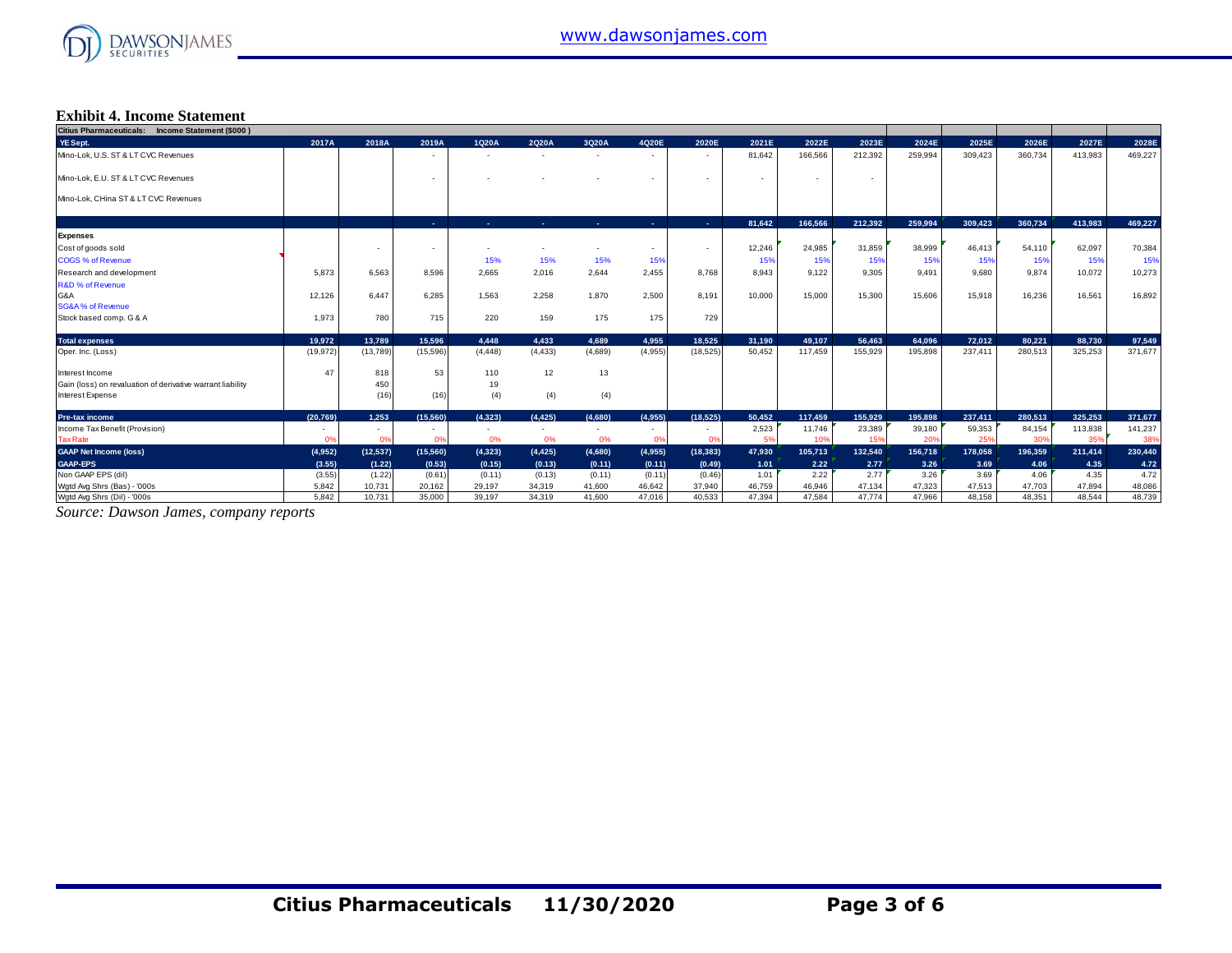

#### **Risk Analysis**

In addition to the typical risks associated with development stage specialty pharmaceutical companies, potential risks specific to Citius Pharmaceuticals, Inc. are as follows:

**Partnership risk**. Citius Pharmaceuticals, Inc. is in discussions with possible partners today, but there can be no assurances that the company will be able to secure a favorable partnership.

**Commercial risk.** There are no assurances that the company will be able to achieve significant market share and become profitable.

**Clinical and regulatory risk.** Lead products have to complete clinical trials. Trials may not produce results sufficient for regulatory approval.

**Financial risk.** The company may need to raise capital in the marketplace, and there can be no assurances that the company will be able to successfully raise capital and or do so at favorable terms.

**Liquidity Risk.** The stock is thinly traded. We note that management owns a significant percentage of the company.

**Legal and intellectual property risk.** The company may have to defend its patents and technical know-how, and there can be no assurances that the patents will not be infringed or will be held as valid if challenged, and or that the company may infringe on third parties' patents.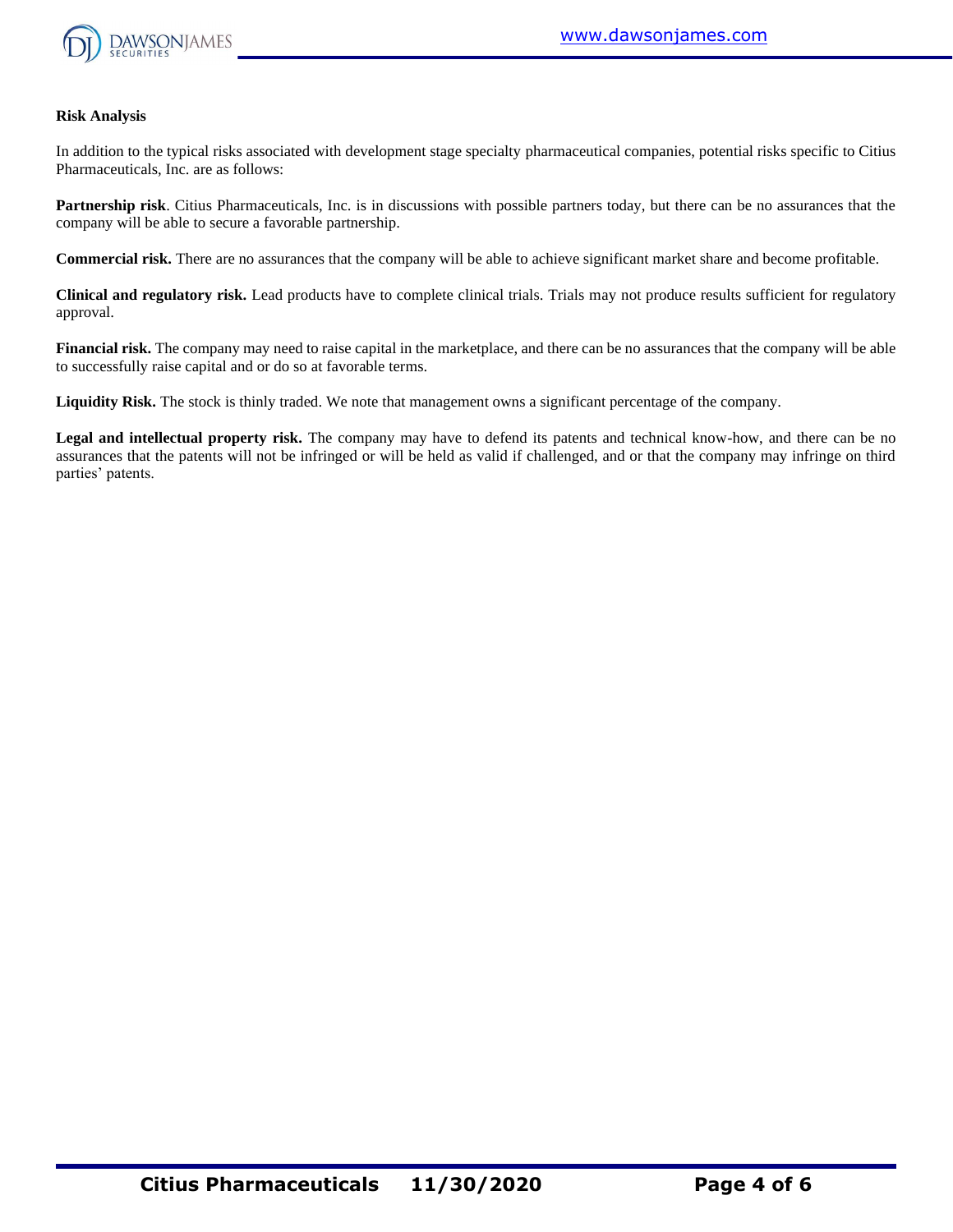

## Companies mentioned in this report

## **Important Disclosures:**

#### **Price Chart:**



Price target and rating changes over the past three years:

- Initiation Buy 12/15/2017 Price Target \$10.00 Update – Buy – 7/6/2018 – Price Target \$10.00 Transfer – Buy –  $9/6/2019$  – Price Target \$7.00 Update – Buy – 10/7/2019 – Price Target \$7.00 Update – Buy – 12/19/2019 – Price Target \$7.00 Update – Buy –  $2/4/2020$  – Price Target \$7.00 Update – Buy – 2/25/2020 – Price Target \$7.00 Update – Buy – 5/26/2020 – Price Target \$7.00 Update – Buy – 9/28/2020 – Price Target \$7.00
- Update Buy 9/29/2020 Price Target \$7.00
- Update Buy 11/30/2020 Price Target \$7.00

Dawson James Securities, Inc. (the "Firm") is a member of the Financial Industry Regulatory Authority ("FINRA") and the Securities Investor Protection Corporation ("SIPC").

The Firm does not make a market in the securities of the subject company(s). The Firm has NOT engaged in investment banking relationships with CTXR in the prior twelve months, as a manager or co-manager of a public offering and has NOT received compensation resulting from those relationships. The Firm may seek compensation for investment banking services in the future from the subject company(s). The Firm has received other compensation from the subject company(s) in the last 12 months for services unrelated to managing or co-managing of a public offering.

Neither the research analyst(s) whose name appears on this report nor any member of his (their) household is an officer, director or advisory board member of these companies. The Firm and/or its directors and employees may own securities of the company(s) in this report and may increase or decrease holdings in the future. As of October 31, 2020, the Firm as a whole did not beneficially own 1% or more of any class of common equity securities of the subject company(s) of this report. The Firm, its officers, directors, analysts or employees may affect transactions in and have long or short positions in the securities (or options or warrants related to those securities) of the company(s) subject to this report. The Firm may affect transactions as principal or agent in those securities.

Analysts receive no direct compensation in connection with the Firm's investment banking business. All Firm employees, including the analyst(s) responsible for preparing this report, may be eligible to receive non-product or service-specific monetary bonus compensation that is based upon various factors, including total revenues of the Firm and its affiliates as well as a portion of the proceeds from a broad